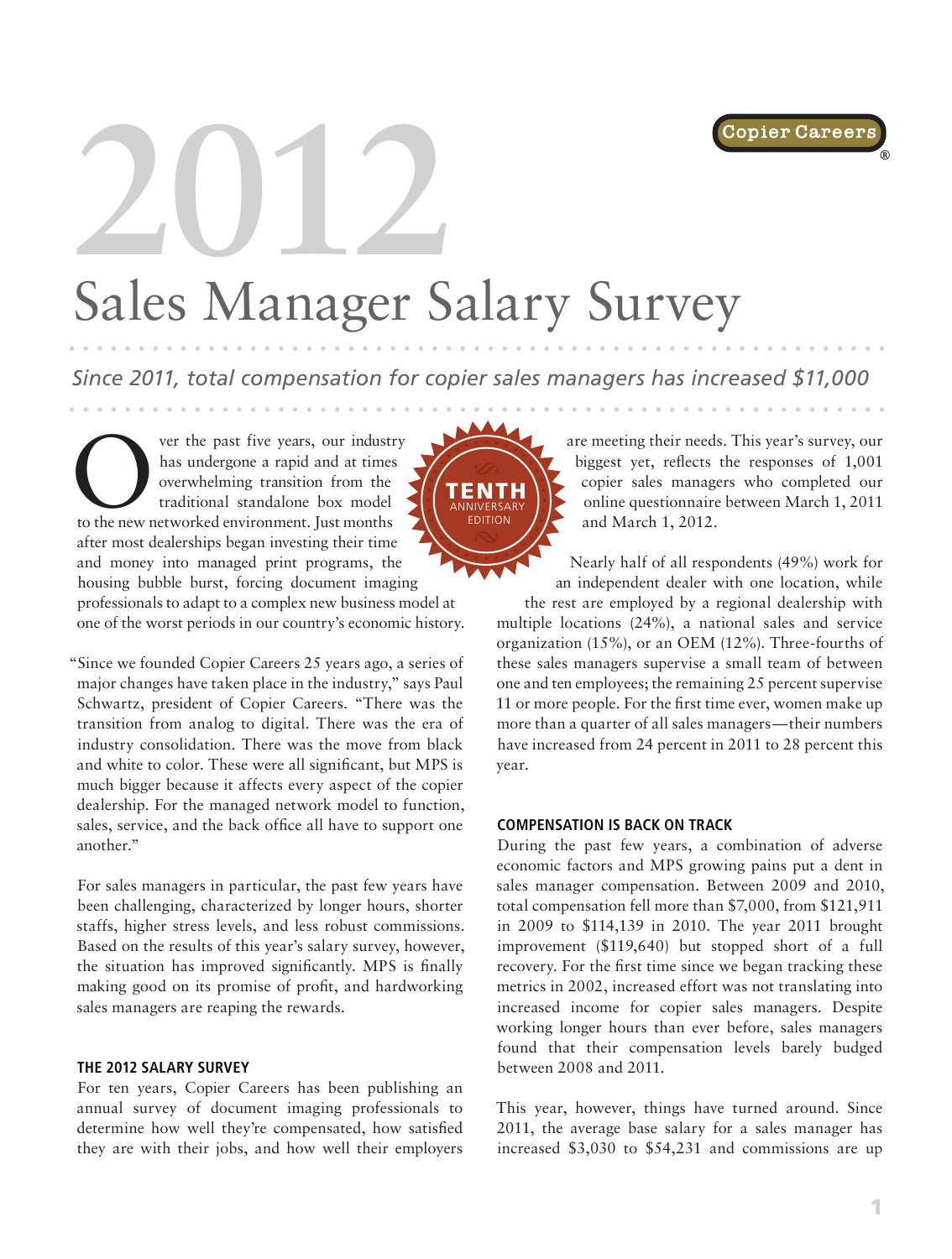# *Sales professionals who know how to ask the right questions are rewarded with additional revenue and opportunities, but if you don't understand the nuances you will leave a lot of money on the table.*

\$8,595 to \$77,034. These increases bring average total compensation up to \$131,265—a large, long-awaited, and well-deserved total increase of more than \$11,000 since last year. It took some time, but it appears that sales managers and their reps have finally gotten a handle on the long, complex MPS sales cycle and have figured out how to work their often convoluted compensation plans to their advantage. "The people we see who are the most successful have really mastered the consultative sales approach and understand how important it is to listen to the client," says Schwartz. "Sales professionals who know how to ask the right questions are rewarded with additional revenue and opportunities, but if you don't understand the nuances, you will leave a lot of money on the table."

Selling, however, is only part of the equation. Jessica Crowley, head of recruiting for Copier Careers, is careful to note that superstar MPS sales managers and reps owe much of their success to the service and back office professionals working behind the scenes.

"Depending on how well supported MPS is in a particular dealership, the sales manager can really benefit from what's being offered," says Crowley. "If the dealership can support a good MPS program both on the service side and in the back office, then the sales force can sell it. But the dealership has to be able to support it."

## **THE SELLING SALES MANAGER**

With all of the other changes happening in the industry, it should come as no surprise that the role of the sales manager is in flux as well.

While in the past most sales managers have taken supervisory and administrative responsibility for large teams of sales reps, today's business realities are mandating a more hands-on approach. Since the recession, smaller, nimbler sales teams have been the norm and dealerships are seeing the advantage of a different type of employee: the

selling sales manager. Over the past couple of years, we've seen a huge increase in demand for selling sales managers, especially among newly authorized dealerships or new locations that can't yet support a large sales team. These dealerships need someone on staff who can both produce revenue and provide leadership for a small, growing group of sales reps. While traditional sales managers might balk at the effort required to both sell and manage, for sales reps looking to break into management it can be a savvy career move.

"For experienced salespeople, mentoring a small team of reps is a great way to test whether a management position is a good fit," says Crowley. "It gives them the opportunity to prove themselves, and many ultimately move into a more traditional management role once they've built up a team big enough to require a full-time manager."

#### **FED UP WITH MANAGEMENT?**

While transitioning into management as a selling sales manager has become common in recent years, we've also seen a significant number of sales managers moving in the opposite direction: out of sales management entirely to concentrate on sales.

"After the frustrations of the past four or five years, a lot of sales managers are tired of mentoring other sales reps," says Schwartz. "They see the opportunity in MPS sales, and they say they just want to go out and sell and be responsible for their own numbers."

Ultimately, whether people are moving into management or out of it, they're almost always doing so for a reason we couldn't be happier with: they don't want to miss out on the opportunities the industry is currently offering. It's been a bumpy few years, but as the economy recovers and MPS programs mature, things are bound to keep improving. Opportunities abound, and the current crop of copier sales managers would be well advised to make the most of every moment. –CC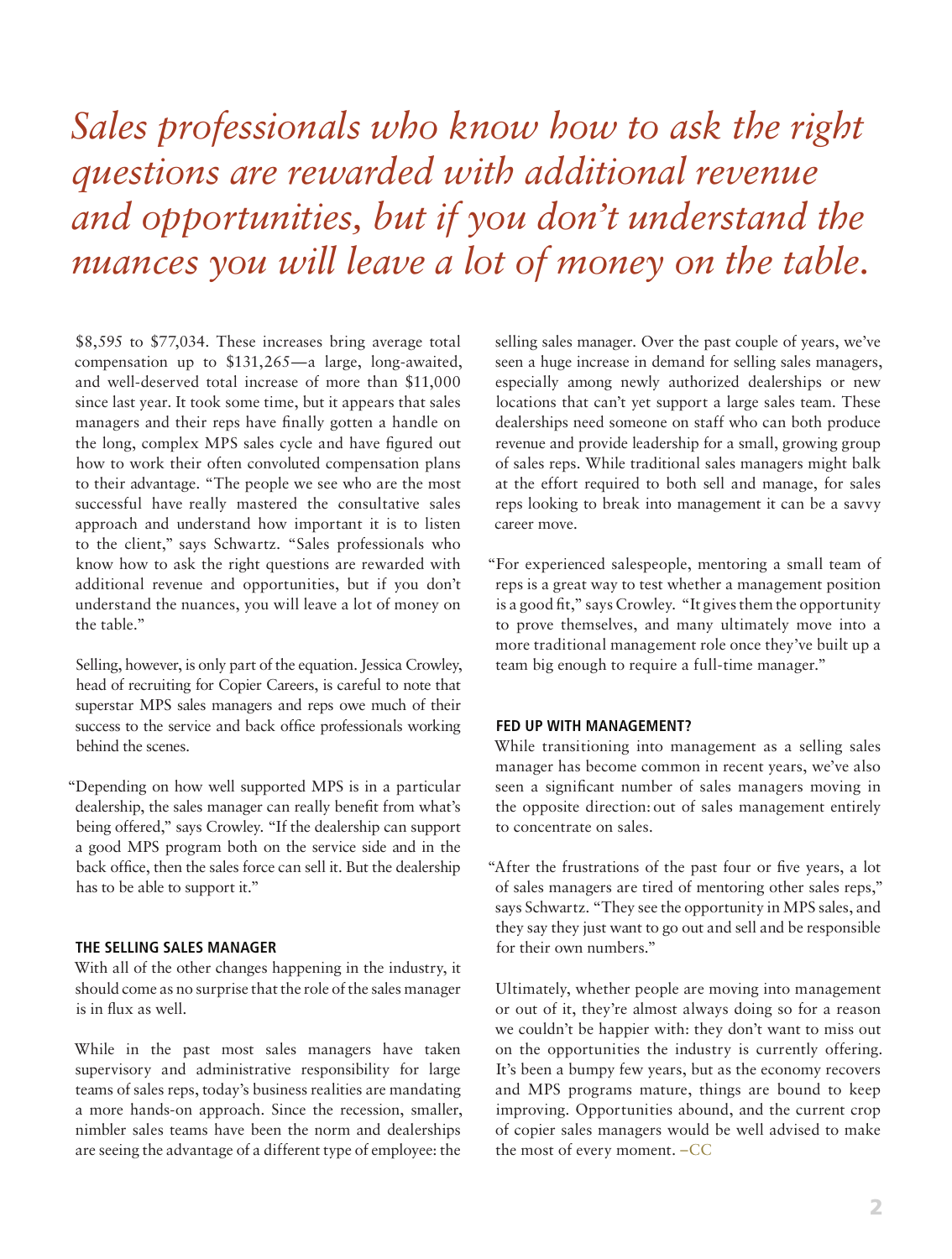# **1,001** copier sales managers participated in our 2012 salary survey.



# **WHAT IS YOUR HIGHEST LEVEL OF EDUCATION?**

| HS diploma          | 7%  |
|---------------------|-----|
| Some college        | 52% |
| <b>OEM</b> training | 34% |
| Tech/trade school   | 3%  |
| AA degree           | 1%  |
| MBA                 | 3%  |

**HOW MANY EMPLOYEES DO YOU SUPERVISE, BOTH DIRECTLY AND THROUGH SUBORDINATE SUPERVISORS?**

| $1 - 10$   | 75% |
|------------|-----|
| $11 - 20$  | 20% |
| $21 - 100$ | 5%  |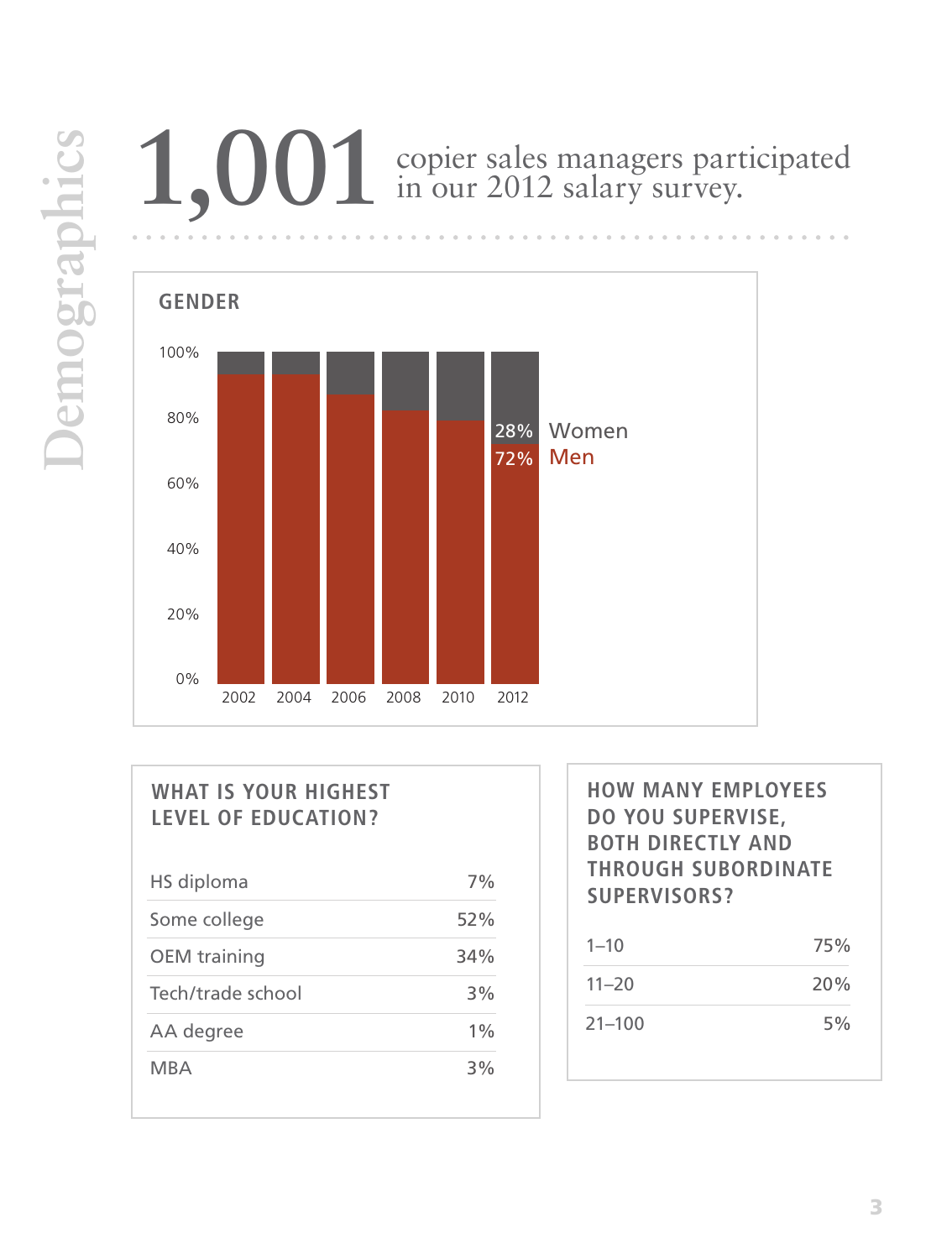## **HOW MANY EMPLOYEES DOES YOUR COMPANY HAVE?**

| 24 or fewer   | $4\%$ |
|---------------|-------|
| $25 - 50$     | 23%   |
| $51 - 100$    | 34%   |
| $101 - 500$   | 22%   |
| $501 - 1,000$ | 14%   |
| 1,001 or more | 3%    |

**68** percent of sales managers say their companies do an excellent, good, or fair job of attracting new employees. **65** percent say their employers do an excellent, good, or fair job retaining employees.

## **WHO DO YOU WORK FOR?**



Indie dealer with one location (49%) Regional dealer (24%) National sales & service organization (15%) OEM (12%)

| <b>WHAT IS YOUR COMPANY'S ANNUAL REVENUE?</b> |     |
|-----------------------------------------------|-----|
| Less than \$1 million                         | 4%  |
| $$1-10$ million                               | 45% |
| $$10-50$ million                              | 35% |
| More than \$50 million                        | 16% |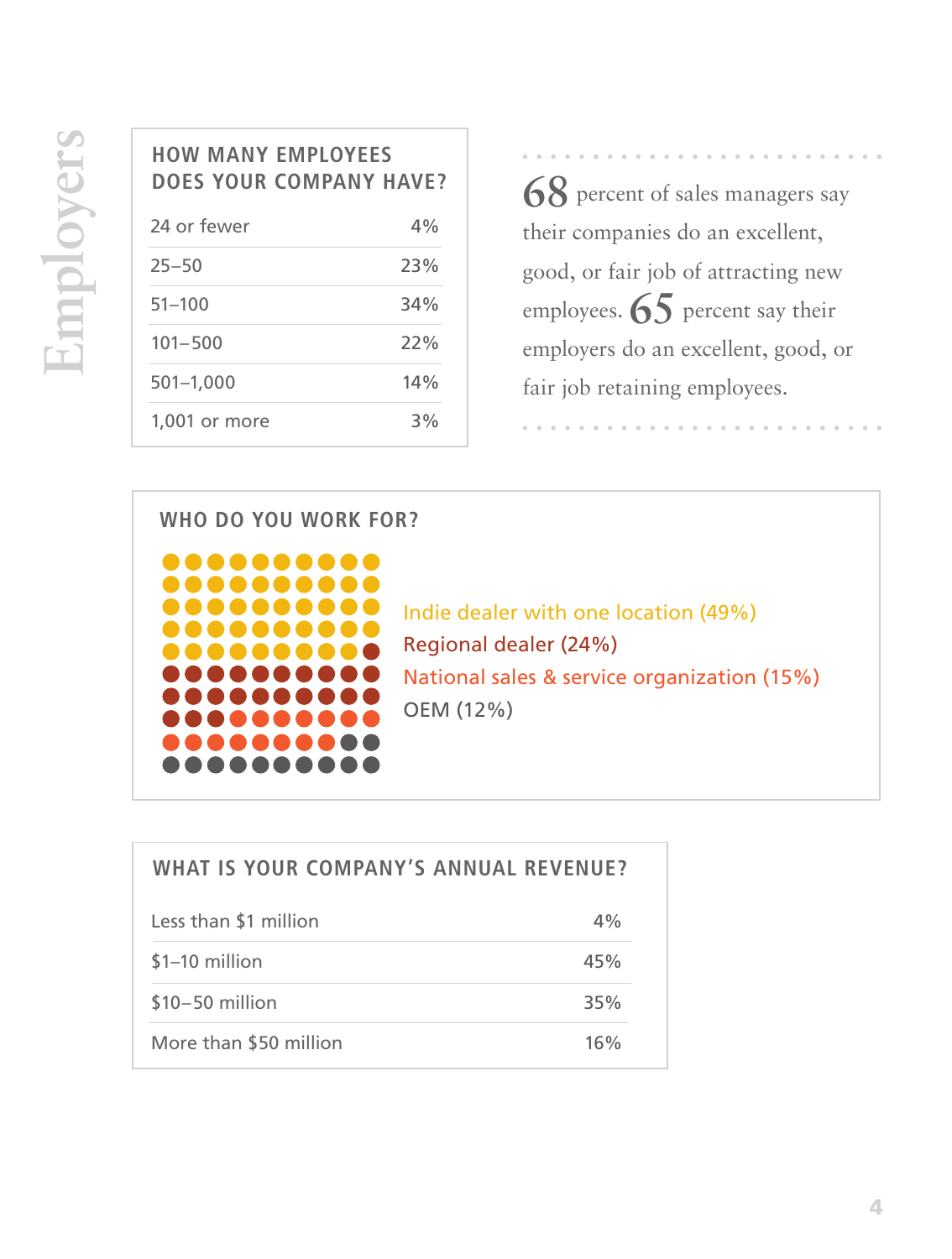| This year, sales managers earned an average of $\$54.231$ base salary                                                               |
|-------------------------------------------------------------------------------------------------------------------------------------|
| plus $\$77\hspace{-0.15cm}.\hspace{-0.15cm}034$ commission for a grand total of $\$131\hspace{-0.15cm}.\hspace{-0.15cm}265$ in $^2$ |
| overall compensation, an increase of $\$11,\!625$ over the previous year.                                                           |



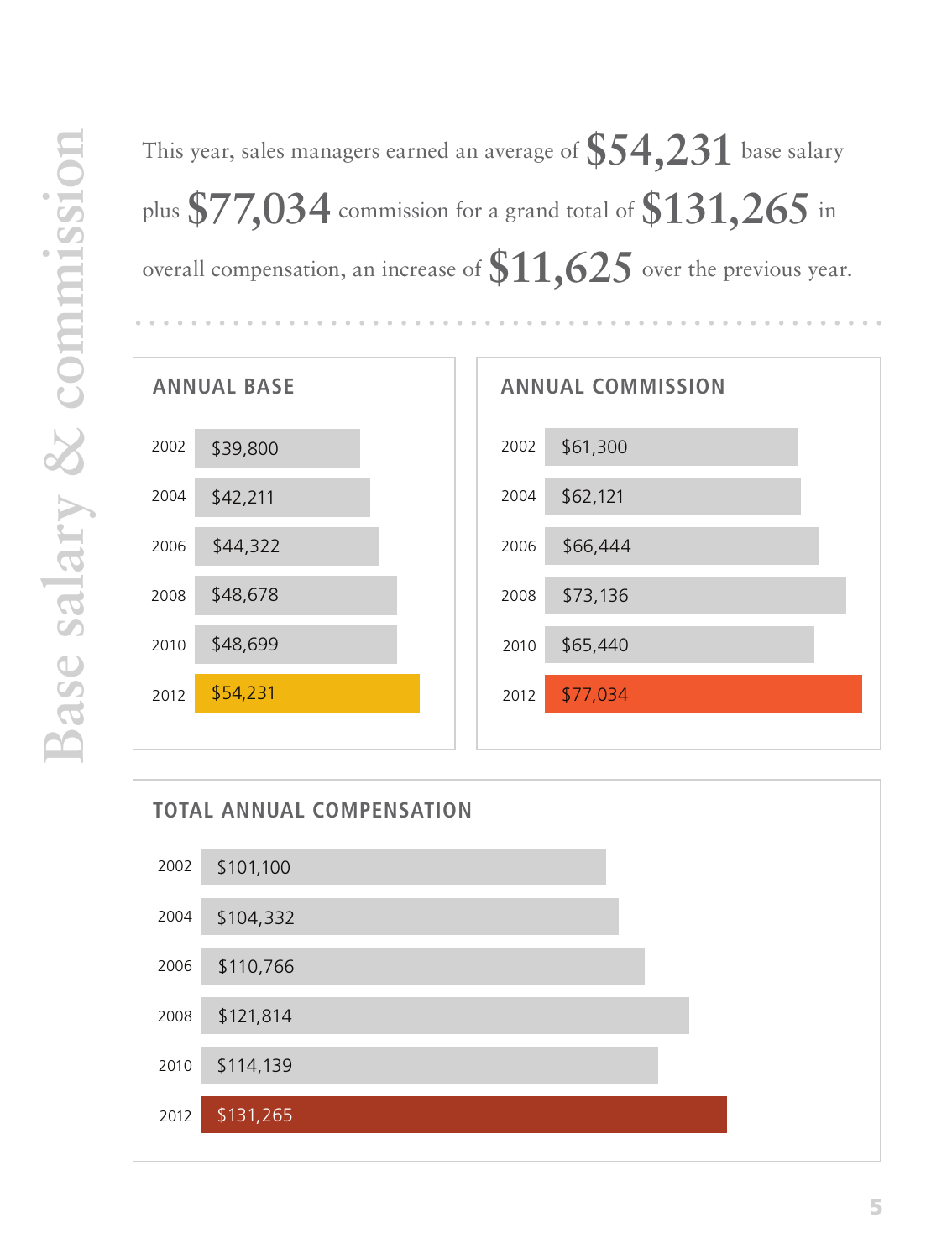

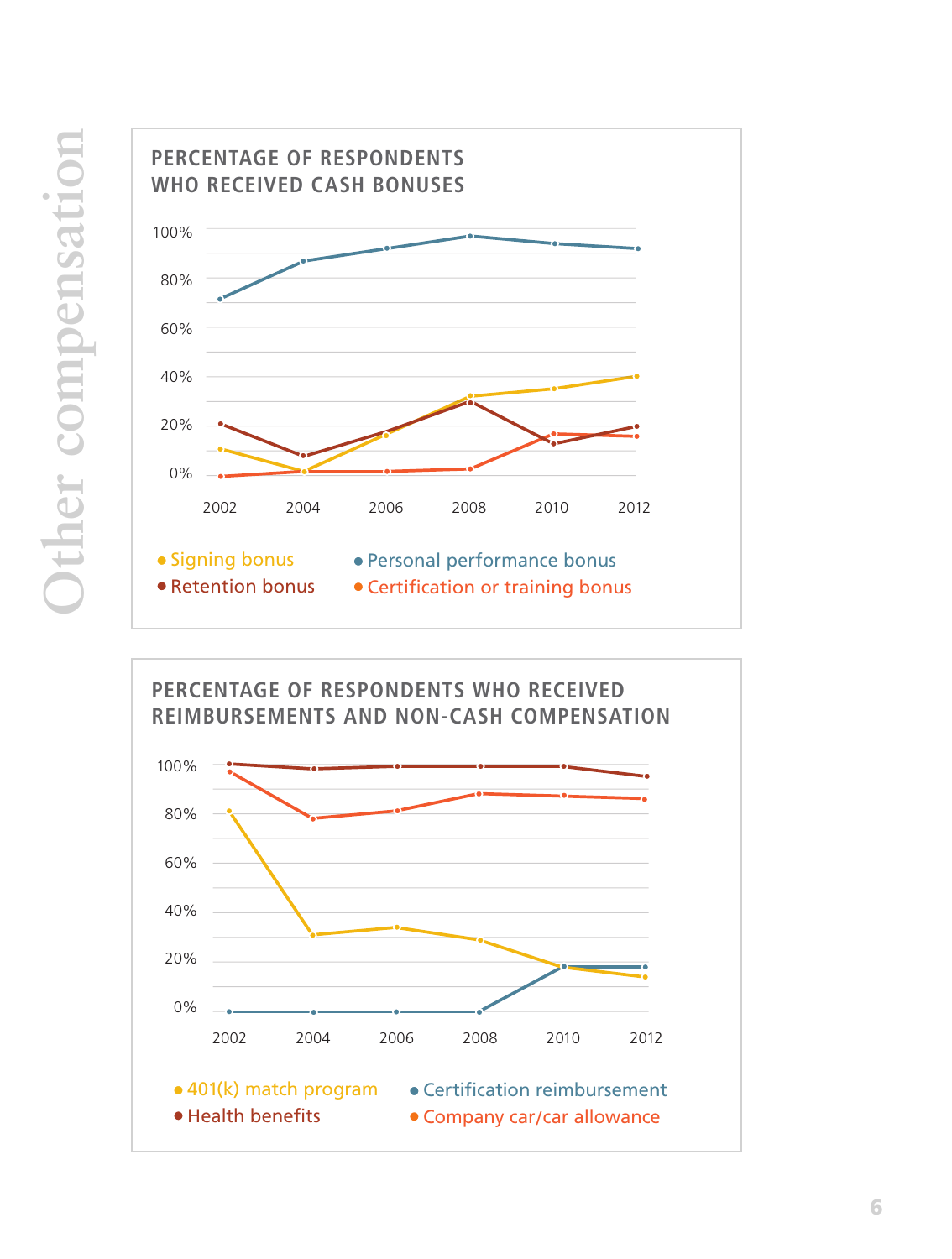**Satisfaction** Satisfaction



Over the past ten years, the amount of time sales managers work each week has risen from **46** hours to **59** hours.

. . . . . . .

Though such long working hours seem unsustainable, they have been the norm for sales managers for several years. Since the recession, dealerships everywhere have tried to do more work with less staff.

**SATISFACTION WITH COMPENSATION** ........ , , , , , , , , , , , ,,,,,,,,, ,,,,,,, Satisfied (45%) Neutral (28%) Dissatisfied (27%) .......